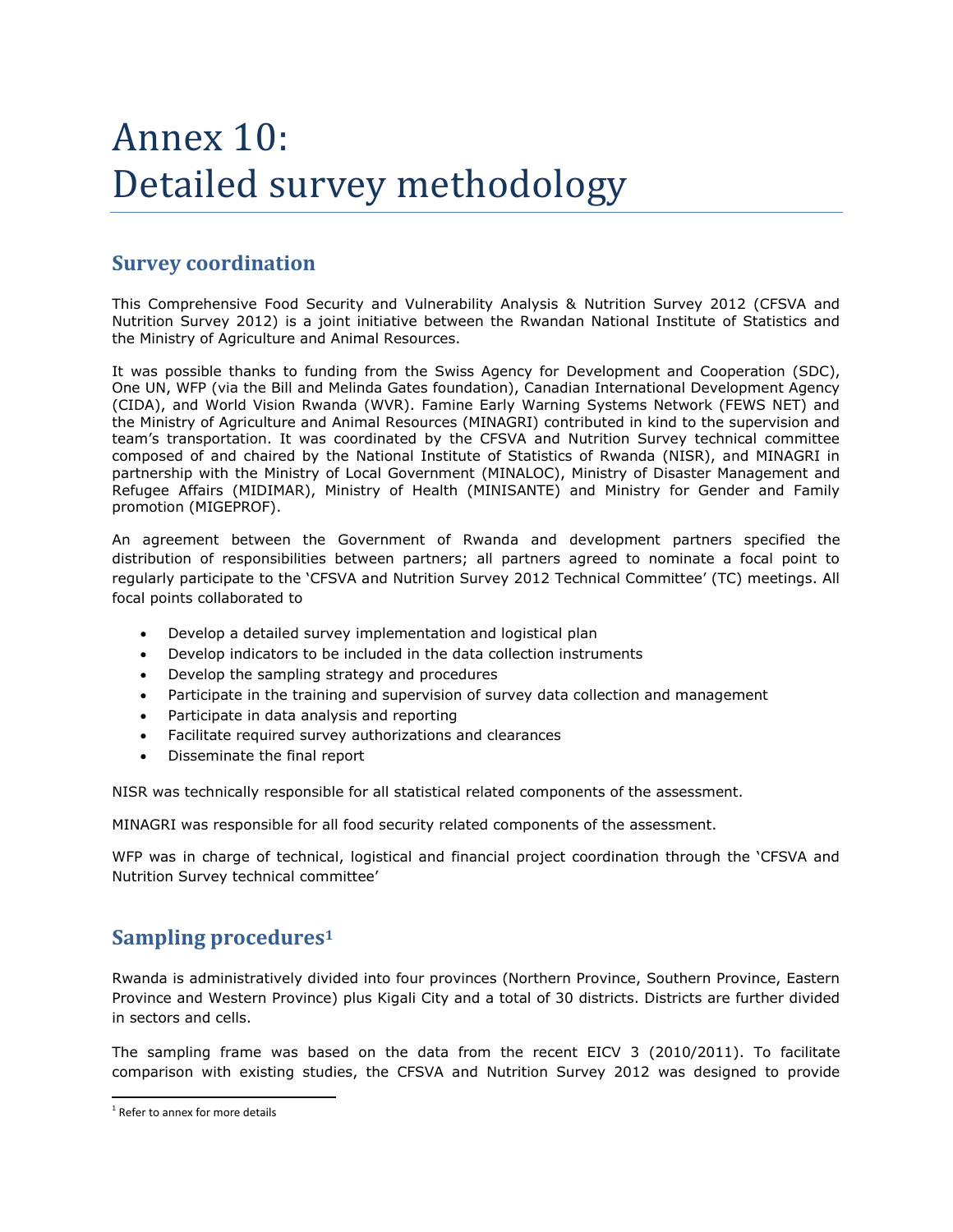statistically representative and precise information at the district level. In addition, it was decided to include both urban and rural households and not to exclude the capital province Kigali. The sampling frame was organized according to 30 districts. Subsequently, a two-stage cluster sample procedure was applied.

In the first stage, 25 villages per district were randomly selected with probability proportional to population size. In the second stage, ten households in each of the 25 villages in the 30 provinces were selected for participation in the survey. A systematic random sampling technique was chosen for this stage. The team leader, together with the village head, listed all households in the village. Based on this list, a systematic random sample was utilized to pick ten households to be interviewed and three reserve households should any of the first ten households be missing at the time of the interview. Households were eligible for participation in the assessment if living in the selected villages at the time of the interviews.

Thus ten households, from 25 villages, from 30 provinces were chosen to participate in the survey, amounting up to 7,500 households.

## **Survey Instruments**

Two instruments were used for primary data collection: a community survey administered to key informants and a household survey administered to randomly selected households.

#### **Key informant interviews**

For each visited village, the head of the village was interviewed as key informant with a structured questionnaire. 748 Key informant interviews were conducted. Topics covered included community infrastructure, market information, agricultural crop calendar, shocks and received assistance. This information was then used to contextualize the results from the household questionnaire.

#### **Household questionnaire**

The study gathered information through household questionnaires that included sections on demographics, housing and facilities, assets and access to credit, agriculture, livelihoods, expenditures, food consumption and sources, shocks, and women and child health and nutrition. Some questions in the housing facilities section were replicated from the recent EICV 3 and DHS. This was done to be able to compare the results with those two studies.

Out of the 7500 households sampled for the survey, 7498 households actually participated in the survey.

#### **Anthropometric measurements**

Anthropometric measurements were also taken such as height, weight, mid-upper arm circumference (MUAC) for children between 6 and 59 months old and women between 15 and 49 years old. This information was used to calculate nutritional indices based on Z-scores, and women's body mass index (BMI). In addition a module on Infant and Young Child Feeding practices (IYCF) was administered for children between 6 and 24 months.

In total valid anthropometric measurements were taken for 7418 women and 4651 children. Data for the IYCF module collected for to 1613 children between 6 and 24 months.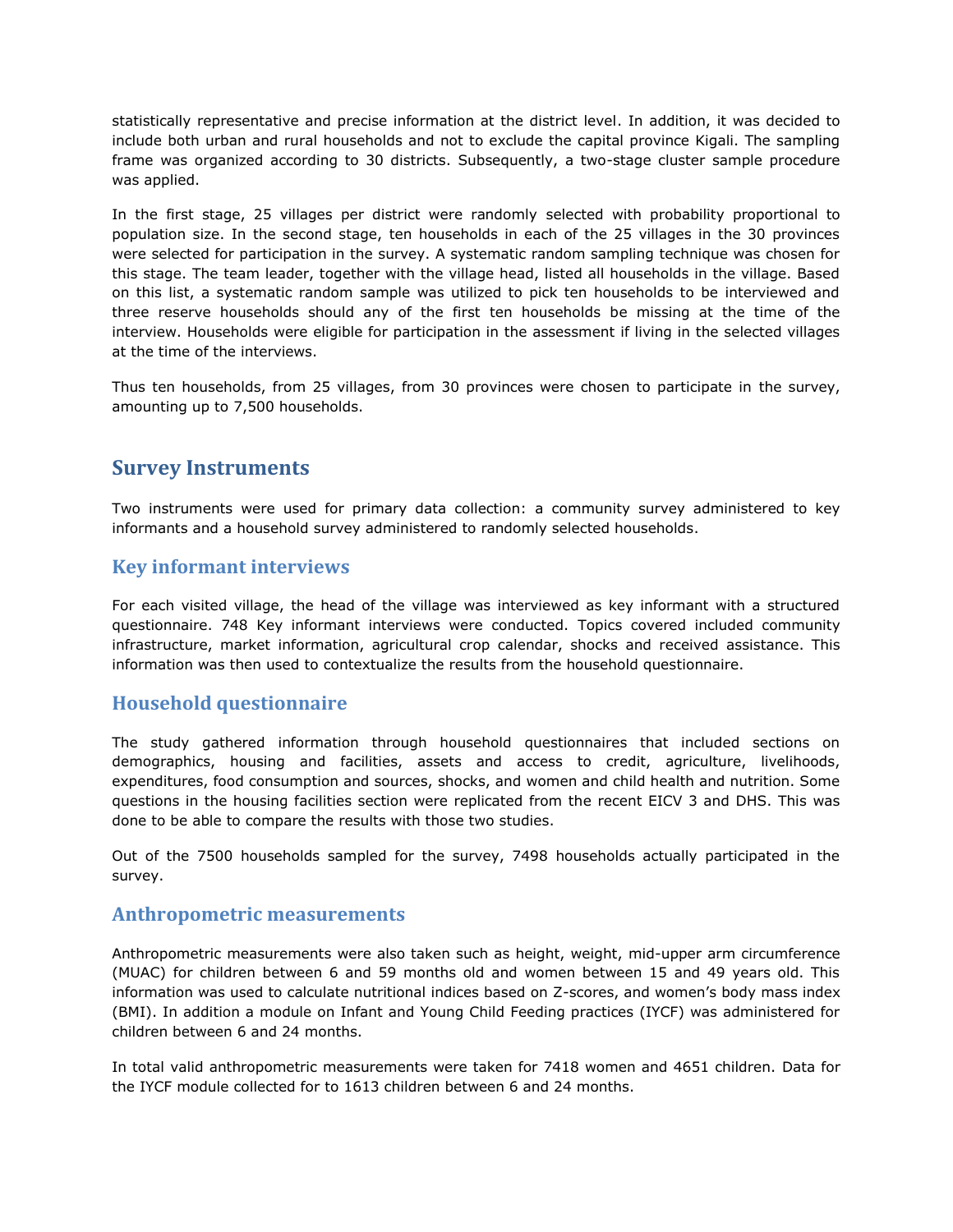## **Data analysis**

Statistical analysis was conducted by WFP in Rwanda and in Rome, under the supervision of the CFSVA and Nutrition Survey technical committee chaired by the NISR. SPSS and ADDAWIN were used to conduct principal component analysis (PCA) and cluster analysis. Z-scores for wasting, stunting and underweight were calculated using ENA. All other analyses were done using SPSS.

### **Weights**

Taking into consideration the sampling methodology summarized above, adjustment weights were computed to provide results representative at country level. The household probability of selection is equal to the product of a household's probability of being selected in a village by the probability of the village of being sampled. The inverse of this probability is the design weight. The design weight was adjusted for the expected and actual number of households in the surveyed villages and was used in the complex sample calculations. The design weight was divided by the product of the total number of households in the population divided by the number of sampled households.2 The resulting normalized weights which were used in all non-complex sample analyses.

#### **Nutrition**

Z-scores for wasting (WHZ), stunting (HAZ) and underweight (WAZ) were computed using ENA and were imported into SPSS for the analysis. Z-scores are based on the 2006 WHO Child Growth Standards. Plausibility checks were conducted on the data. Age and sex distribution of measured children was compared to the expected distribution, standard deviation, skewness and kurtosis of the z-scores were calculated; heaping of age and weight were examined to understand the magnitude and distribution of bias (e.g., in particular areas or teams). Children whose ages were not properly recorded or flagged for invalid entries (who-flags) were excluded from the analysis after checking for data entry errors.

## **Survey Quality assurance**

Quality assurance measures were taken at all steps in the from the selection of the enumerators until the data cleaning and analysis.

Survey preparation: The survey protocol was cleared by the National Ethics Committee, and a visa request was approved by the National Institute of Statistics.

Selection of enumerators and team leaders: Survey team members all had previous experience in similar food security and nutrition surveys. The training included 20-30% more personnel than finally recruited for the actual data collection this allowed the coordination team to select the best enumerators based on their performance during the training. Also reserve enumerators could be called upon if any selected enumerators defaulted.

The training consisted of 8 full days of classroom instruction and practice and 1 day of pre-testing of all survey procedures. Separate training sessions were offered to those trainees selected as team leaders on common mistakes made during survey data collection and how to supervise teams. The assessment managers ensured that all enumerators were fully aware of the enrolment and consent process as well as of inclusion and exclusion criteria for households.

 $\overline{a}$ <sup>2</sup> The number of households in the population was estimated using the EICV 3 population figures provided by NISR